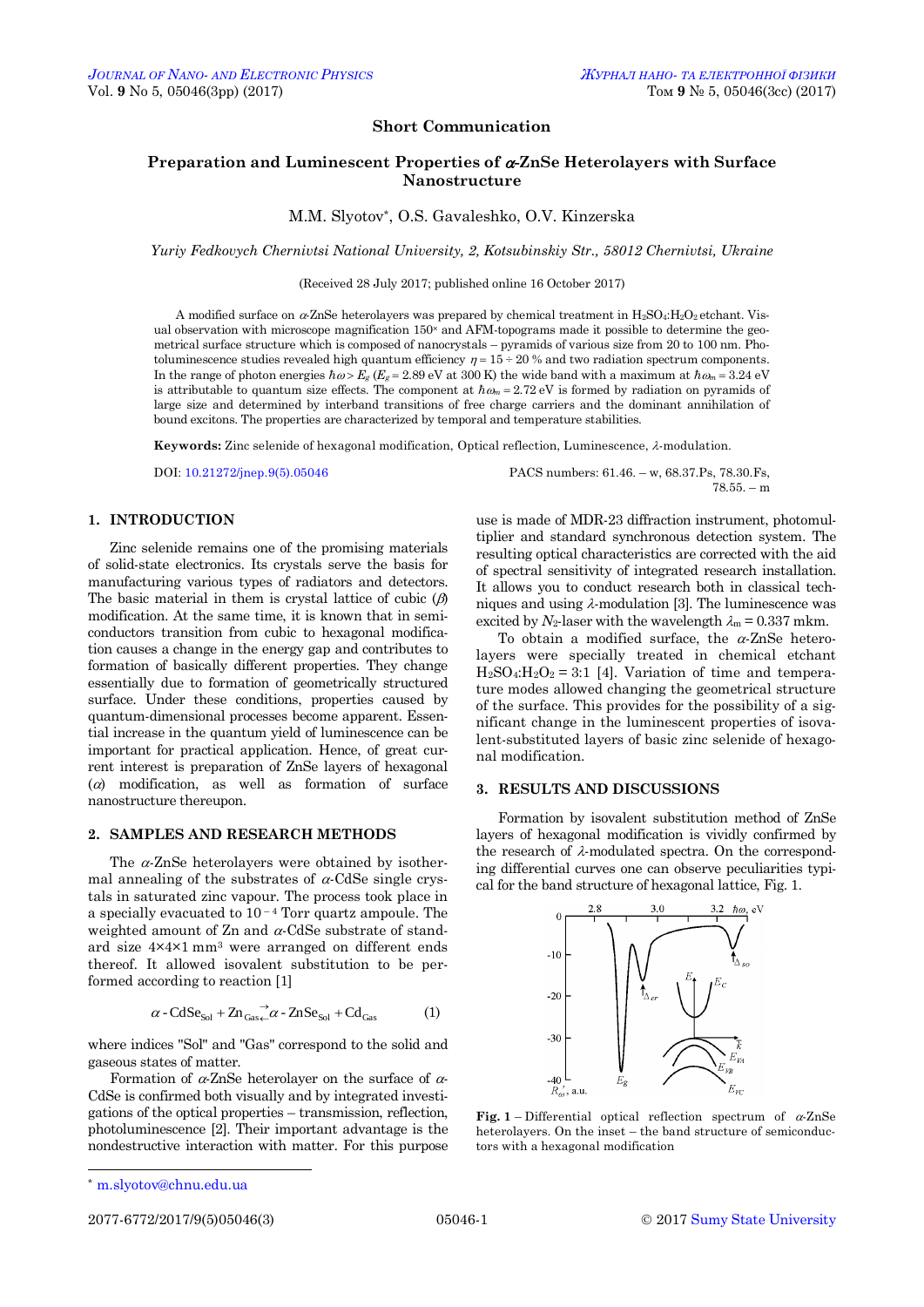They are determined by splitting of valence band into subbands due to the effect of crystalline field  $\Delta_{cr} = 0.07 \text{ eV}$ and spin-orbit interaction  $Δ<sub>so</sub> = 0.37$  eV. The value  $E_g = 2.89$  eV is in good agreement with the reported values for ZnSe hexagonal lattice [5]. Note that the hexagonal structure of layers obtained by isovalent substitution method is stable and not subject to phase transition of the type wurtzite  $\rightarrow$  sphalerite that takes place when ZnSe single crystals are obtained by known classical techniques [6]. So, it becomes possible to study the possibilities of obtaining surface nanostructure of  $\alpha$ -ZnSe heterolayers and to investigate their luminescent properties.

Surface modification was obtained as a result of chemical treatment. Visual observation with microscope magnification 150<sup>x</sup> revealed the formation of typical geometric structuring.

It is clearly observed experimentally on the AFMtopogram, Fig. 2. The thus obtained surface is composed of randomly arranged grains the lateral dimensions of which vary within 20-70 nm. Their shape reminds pyramids. To find out possible nature of such changes, special research is needed that goes beyond the scope of this work.



**Fig.** 2 – AFM-topogram of  $\alpha$ -ZnSe layers with a modified surface

Research on the photoluminescence of  $\alpha$ -ZnSe layers with a modified surface revealed some specific features. Let us consider the main ones. The radiation spectrum is composed of two bands conventionally designated by symbols *A* and *В*, Fig. 3.



**Fig. 3** – Photoluminescence spectra of basic (1) and modified (2)  $\alpha$ -ZnSe layers

They are arranged in the region of photon energies  $\hbar \omega$  larger than  $E_g = 2.89$  eV and lower values. Highenergy radiation  $(h\omega > E_g)$  cannot be caused by formation of substance of different chemical composition. This is evidenced by the research on optical reflection

 $R_{\omega}$  of both types of samples. In conformity with it, the energy gap value does not change and corresponds to the obtained  $\alpha$ -ZnSe layers.

It can be assumed that luminescence in the  $\hbar \omega > E_g$ region is due to quantum-dimensional structure which is formed as a result of chemical treatment of  $\alpha$ -ZnSe heterolayers. The respective self-organization processes cause the influence of geometric structuring on the character and nature of radiation. One of the provisions of this may be formation of dimensional quantization of the resulting nanostructures.The change in transition energy a result of dimensional quantization can be represented as [7]

$$
\Delta E = \frac{\pi^2 h^2}{2d^2} \left( \frac{1}{m_n^*} + \frac{1}{m_p^*} \right),
$$
 (2)

where  $m_n^*$  and  $m_p^*$  are effective masses of electron and hole, and *d* are dimensions of nanoobjects.

This is confirmed by the estimates of possible dimensions of nanoobjects with a change in transition energy [7]. From the empirically known potential well depth  $\Delta E = \hbar \omega_m - E_g = 0.35 \text{ eV}$  the calculated dimensions make  $d \approx 50$  nm. They correspond to the values of pyramid vertices, and their possible reduction causes the presence in the spectra of photons with the energies  $\hbar \omega$  exceeding  $\hbar \omega_m = 3.24$  eV.

Note that the dominant in intensity band *А* is caused by radiation from the large nanocrystals  $(d = 60-100)$  nm). Its properties are formed by the base layer of α-ZnSe. Prior investigations have shown [8] that photoluminescence spectra are determined by interband recombination of free charge carriers and annihilation of bound excitons, Fig. 4. The respective bands with the maxima of photon energy  $\hbar \omega \sim 2.90 \text{ eV}$ and  $\hbar \omega_m = 2.645 \text{ eV}$  become apparent in experience, especially when studying *λ*-modulation, curve 2, Fig. 4.

The exciton character of dominant radiation is confirmed by the following properties: а) maximum is shifted towards lower energies with increasing photoexcitation level  $L$ ; b) intensity  $I$  depends on  $L$  by the law  $I \sim L^{1.5}$ . Interband recombination is confirmed by the independence of maximum position from *L* and the



**Fig. 4** – Conventional (1) and  $\lambda$ -modulated (2) photoluminescence spectra of  $\alpha$ -ZnSe heterolayers. On the inset – dependence of position of maximum  $\hbar \omega_m$  (3) and intensity *I* (4, 5) on the excitation level *L*; the low  $I \sim L^{1,5}$  (4) and  $I \sim L^2$  (5)